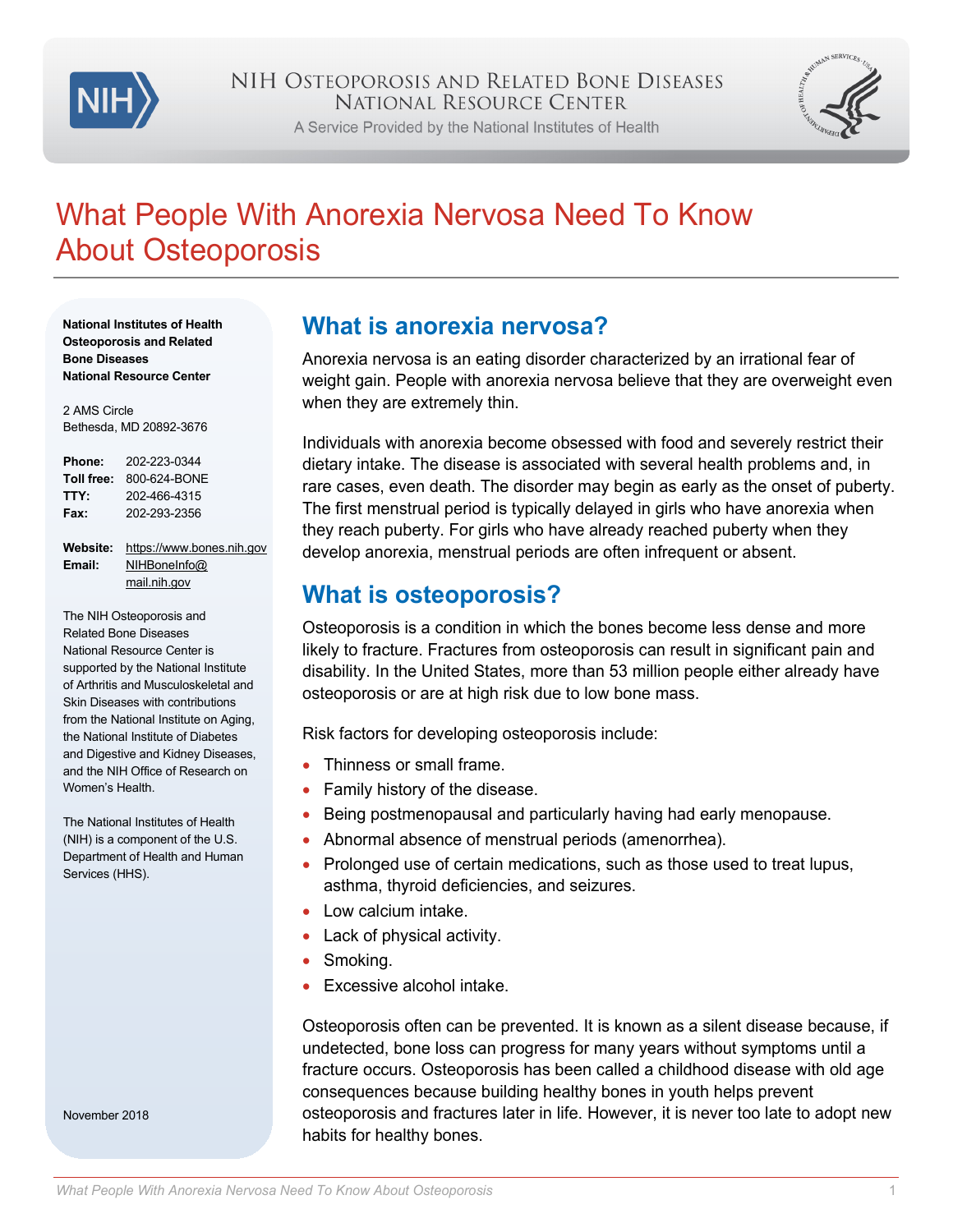## **The link between anorexia nervosa and osteoporosis**

Anorexia nervosa has significant physical consequences. Affected individuals can experience nutritional and hormonal problems that negatively impact bone density. Extremely low body weight in females can cause the body to stop producing estrogen, resulting in a condition known as amenorrhea, or absent menstrual periods. Low estrogen levels contribute to significant losses in bone density.

In addition, individuals with anorexia often produce excessive amounts of the adrenal hormone cortisol, which is known to trigger bone loss. Other problems, such as a decrease in the production of growth hormone and other growth factors, low body weight (apart from the estrogen loss it causes), calcium deficiency, and malnutrition, may contribute to bone loss in girls and women with anorexia. Weight loss, restricted dietary intake, and testosterone deficiency may be responsible for the low bone density found in males with the disorder.

Studies suggest that low bone mass is common in people with anorexia and that it occurs early in the course of the disease. Girls with anorexia may be less likely to reach their peak bone density and therefore may be at increased risk for osteoporosis and fracture throughout life.

#### **Osteoporosis management strategies**

Anorexia is often identified during mid- to late adolescence, a critical period for bone development. The longer the duration of the disorder, the greater the bone loss and the less likely it is that bone mineral density will ever return to normal. The primary goal of medical therapy for individuals with anorexia is weight gain and, in females, the return of normal menstrual periods. However, attention to other aspects of bone health is also important.

**Nutrition.** A well-balanced diet rich in calcium and vitamin D is important for healthy bones. Good sources of calcium include low-fat dairy products; dark green, leafy vegetables; and calcium-fortified foods and beverages. Supplements can help ensure that people get adequate amounts of calcium each

day, especially in people with a proven milk allergy. The Institute of Medicine recommends a daily calcium intake of 1,000 mg (milligrams) for men and women up to age 50. Women over age 50 and men over age 70 should increase their intake to 1,200 mg daily.

Vitamin D plays an important role in calcium absorption and bone health. Food sources of vitamin D include egg yolks, saltwater fish, and liver. Many people may need vitamin D supplements to achieve the recommended intake of 600 to 800 International Units (IU) each day.

**Exercise.** Like muscle, bone is living tissue that responds to exercise by becoming stronger. The best activities for your bones are weight-bearing and resistance exercises. Weight-bearing exercises force you to work against gravity. They include walking, climbing stairs, and dancing. Resistance exercises – such as lifting weights – can also strengthen bones.

Although walking and other types of regular exercise can help prevent bone loss and provide many other health benefits, these potential benefits need to be weighed against the risk of fractures, delayed weight gain, and exercise-induced amenorrhea in people with anorexia and those recovering from the disorder. For these reasons, individuals recovering from anorexia should speak with a doctor before beginning an exercise program.

**Healthy lifestyle.** Smoking is bad for bones as well as the heart and lungs. In addition, people who smoke may absorb less calcium from their diets. Alcohol also can have a negative effect on bone health.

**Bone density test.** A bone mineral density (BMD) test measures bone density in various parts of the body. This safe and painless test can detect osteoporosis before a fracture occurs and can predict a person's chances of fracturing in the future. The BMD test can help determine whether medication should be considered.

**Medication.** There is no cure for osteoporosis. However, medications are available to prevent and treat the disease in postmenopausal women, men,